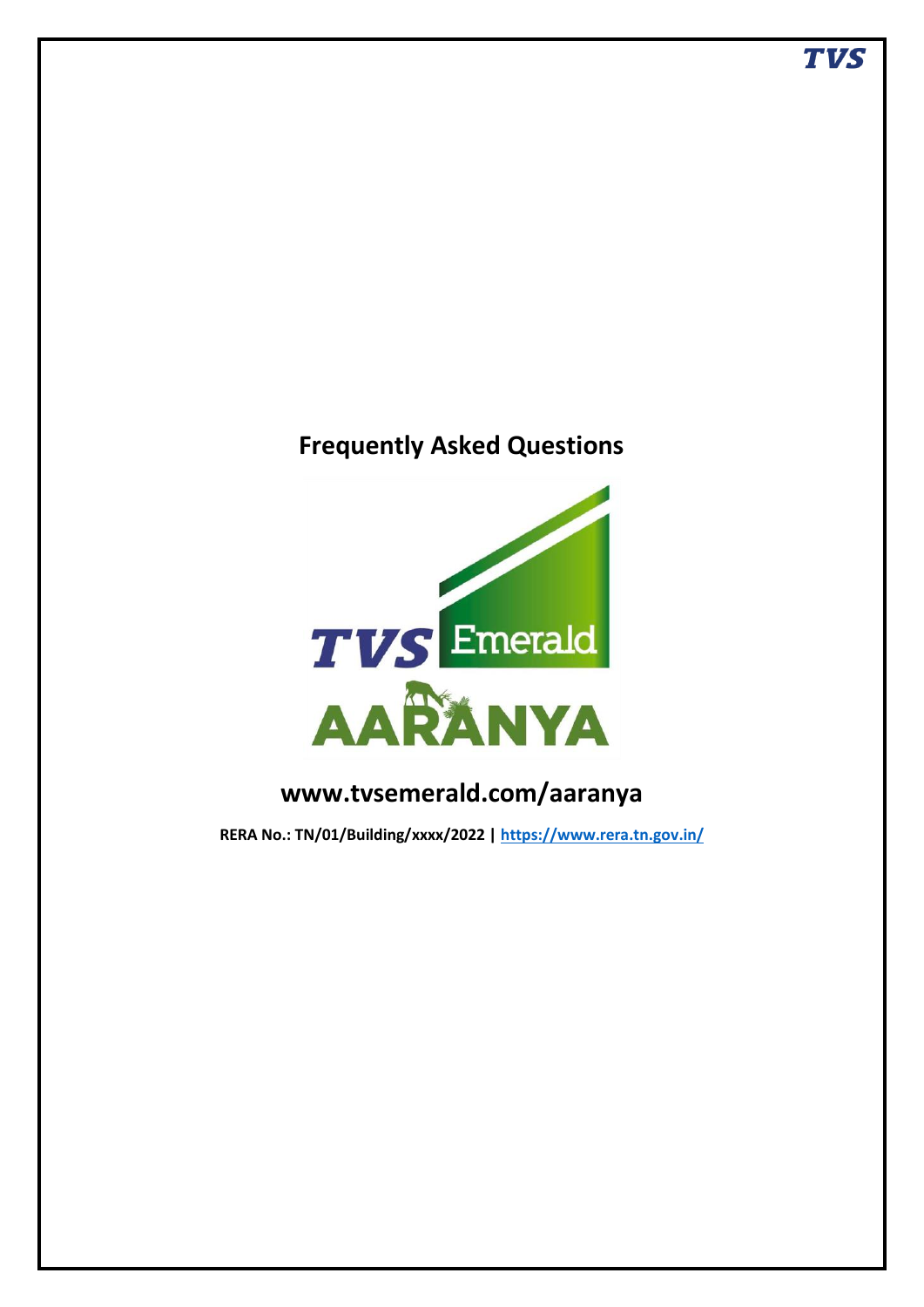# **Frequently Asked Questions – TVS Emerald Aaranya**

#### **1. What is TVS Emerald Aaranya and where is it located?**

TVS Emerald Aaranya is the latest residential housing project being developed by Emerald Haven Realty Limited, part of the reputed TVS Group.

It is spread over 15.6 acres of land parcel. TVS Emerald Aaranya offers 2 BHK Row Houses, 3 and 3.5 BHK Independent Villas in a G + 1 Floor configurations.

TVS Emerald Aaranya is located just 150 meters from Vengaivasal main road and 2 .1 km from the Velachery – Tambaram main road. It is surrounded by major IT parks, schools, hospitals and entertainment hubs.

**Address: TVS Emerald Aaranya, Vengaivasal main road, Aaranya, Chennai – 600 073.** 

#### **2. What is the total area of TVS Emerald Aaranya?**

15.60 Acres including the area for future development.

#### **3. How many Phases and Villas are there in TVS Emerald Aaranya?**

TVS Emerald Aaranya is being launched in multiple phases with 96 Villas in 2, 3 & 3.5 BHK configurations in the  $1<sup>st</sup>$  phase.

## **4. What are the social and physical infrastructures in and around TVS Emerald Aaranya? (Distance mentioned below is distance from the project)**

| <b>Particulars</b>                                    | <b>Distance</b> | <b>Travel Time</b> |  |  |
|-------------------------------------------------------|-----------------|--------------------|--|--|
| <b>Schools</b>                                        |                 |                    |  |  |
| <b>ABHIJAY Nursery &amp; Primary School</b>           | $2.6$ Km        | 10 Mins            |  |  |
| Alpha International School                            | 4.4 Km          | 10 Mins            |  |  |
| Air Force School                                      | 6.4 Km          | 22 Mins            |  |  |
| <b>AKG PUBLIC SCHOOL</b>                              | 5.8 Km          | 13 Mins            |  |  |
| Amethyst International School                         | 6.7 Km          | 16 Mins            |  |  |
| Athena Global School (Cambridge International School) | 9.4 Km          | 22 Mins            |  |  |
| <b>B.S. Matriculation School</b>                      | 4.6 Km          | 15 Mins            |  |  |
| Babaji Vidhyashram Senior Secondary School            | 9.7 Km          | 24 Mins            |  |  |
| Bharathi Vidyalaya Senior Secondary School            | 5.6 Km          | 16 Mins            |  |  |
| <b>Boaz CBSE Public School</b>                        | 3.4 Km          | 8 Mins             |  |  |
| <b>BVM Global Bollineni Hillside</b>                  | $7.0$ Km        | 22 Mins            |  |  |
| Campus K International IGCSE School                   | 9.2 Km          | 21 Mins            |  |  |
| <b>Gateway The Complete School</b>                    | 9.7 Km          | 24 Mins            |  |  |
| Global Rabbee Play School Perumbakkam                 | 4.7 Km          | 15 Mins            |  |  |
| <b>HLC International School</b>                       | 8.6 Km          | 21 Mins            |  |  |
| International Village School                          | 9.8 Km          | 24 Mins            |  |  |
| JS Global School                                      | 10.1 Km         | 25 Mins            |  |  |
| Kendriya Vidyalaya No.1                               | 5.4 Km          | 16 Mins            |  |  |
| Kendriya Vidyalaya No.2                               | 5.8 Km          | 18 Mins            |  |  |
| NARAYANA E TECHNO SCHOOL                              | 5.1 Km          | 18 Mins            |  |  |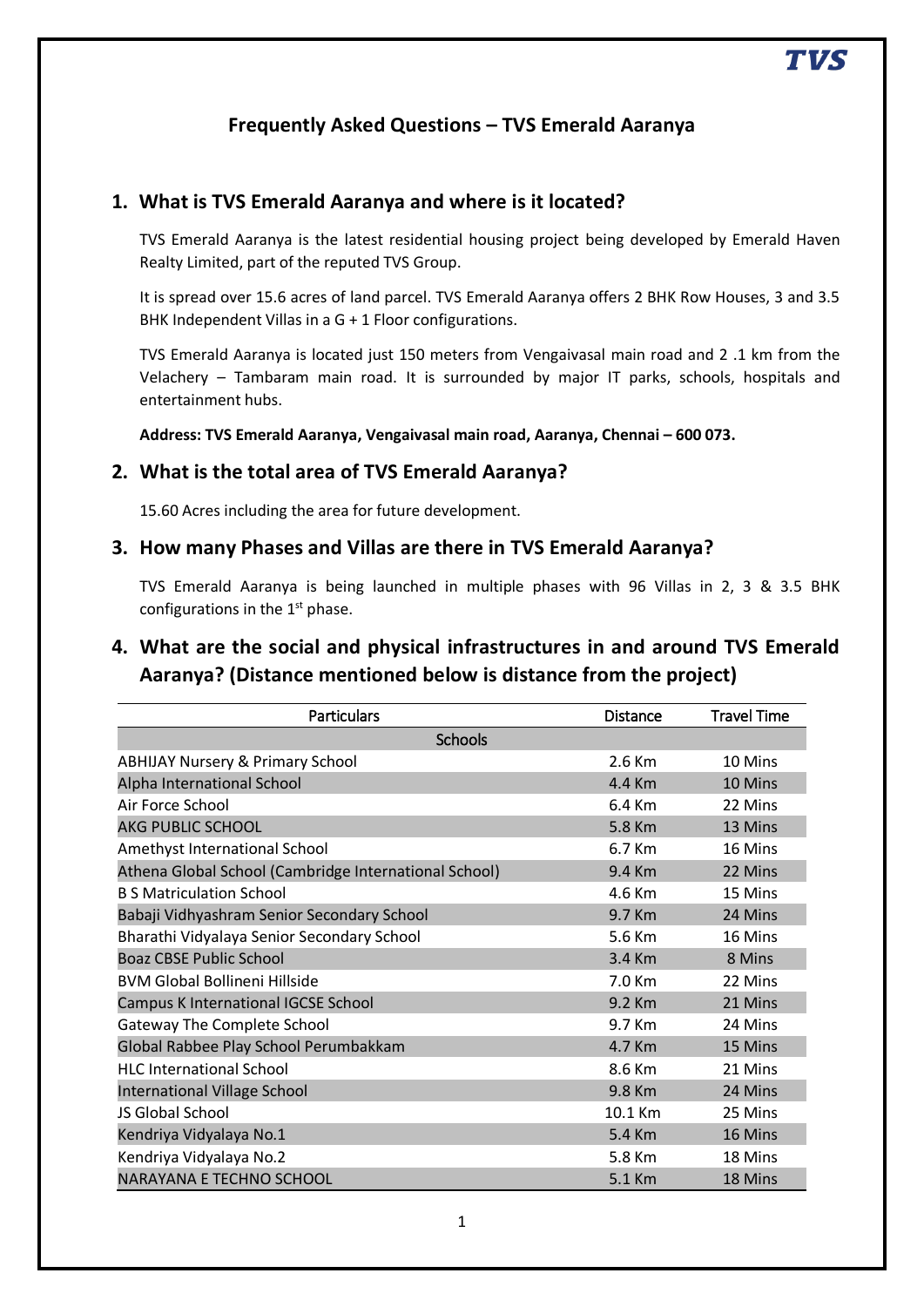# **TVS**

| <b>Orchids The International School</b>                          | 6.7 Km  | 18 Mins |
|------------------------------------------------------------------|---------|---------|
| <b>Parent Choice International School</b>                        | 9.4 Km  | 23 Mins |
| PSBB MILLENNIUM School                                           | 8.6 Km  | 30 Mins |
| Ramana Vidyalaya                                                 | 9.0 Km  | 22 Mins |
| Ravindra Bharathi Global School                                  | 3.9 Km  | 14 Mins |
| Sairam Leo Muthu Public School                                   | 3.5 Km  | 10 Mins |
| Sri Chaitanya School                                             | 6.4 Km  | 17 Mins |
| St. Johns Public School                                          | 5.7 Km  | 23 Mins |
| <b>Velammal New Gen School</b>                                   | 10.5 Km | 29 Mins |
| Vidhya Matriculation Higher Secondary School                     | 5.4 Km  | 17 Mins |
| Zigma Matriculation School                                       | 3.7 Km  | 15 Mins |
| Zion Matriculation Higher Secondary School                       | 1.7 Km  | 7 Mins  |
| <b>Colleges</b>                                                  |         |         |
| New Prince Shri Bhavani Colleges (Arts, Science and Engineering) | 1.4 Km  | 4 Mins  |
| <b>SIVET College</b>                                             | 2.8 Km  | 10 Mins |
| The Quaide Milleth College for Men                               | 3.7 Km  | 10 Mins |
| Asan College of Arts & Science                                   | 5.5 Km  | 14 Mins |
| <b>Bharath University</b>                                        | 5.6 Km  | 19 Mins |
| Mohamed Sathak A J College of Pharmacy                           | 7.7 Km  | 25 Mins |
| <b>GKM College of Engineering &amp; Technology</b>               | 7.9 Km  | 26 Mins |
| Jerusalem College of Engineering                                 | 8.6 Km  | 25 Mins |
| Government Arts and Science College, Perumbakkam                 | 8.6 Km  | 26 Mins |
| Tagore Medical College & Hospital                                | 9.8 Km  | 23 Mins |
| Da Vinci School of Architecture                                  | 11.4 Km | 38 Mins |
| VIT Chennai                                                      | 11.8 Km | 27 Mins |
| TJ Institute of Technology                                       | 11.9 Km | 38 Mins |
|                                                                  | 12.7 Km | 38 Mins |
| St. Joseph's College of Engineering                              | 12.9 Km | 31 Mins |
| Jeppiaar Engineering College<br><b>KCG College Of Technology</b> | 15.7 Km | 40 Mins |
|                                                                  |         |         |
| <b>Transport Hubs</b>                                            | 3.7 Km  | 10 Mins |
| Nearest Upcoming metro station (Medavakkam koot Road)            |         |         |
| Upcoming Metro Station (Kamaraj Garden Street)                   | 4.3 Km  | 12 Mins |
| Upcoming Metro Station (Medavakkam Junction)                     | 4.9 Km  | 12 Mins |
| Proposed Metro Station (Tambaram)                                | 8.5 Km  | 20 Mins |
| <b>Tambaram Railway Station</b>                                  | 8.7 Km  | 28 Mins |
| Perungulathur Railway Station                                    | 11.9 Km | 37 Mins |
| Chennai International Airport                                    | 14.1 Km | 32 Mins |
| <b>Hospitals</b>                                                 |         |         |
| <b>CHELLAM HOSPITAL</b>                                          | 1.8 Km  | 7 Mins  |
| <b>Radial Ortho Clinic</b>                                       | 4.2 Km  | 13 Mins |
| New Life Hospital                                                | 4.3 Km  | 13 Mins |
| <b>Arun Hospitals</b>                                            | 5.0 Km  | 16 Mins |
| <b>Medicity Multispeciality Hospital</b>                         | 5.4 Km  | 16 Mins |
| BETHESDA HOSPITAL AND CHILD CARE CENTRE                          | 5.6 Km  | 17 Mins |
| <b>ECHS Polyclinic</b>                                           | 6.1 Km  | 20 Mins |
| <b>Gleneagles Global Health City</b>                             | 6.5 Km  | 24 Mins |
| AG Hospital- Gajanan Hospitals Pvt Ltd                           | 8.1 Km  | 27 Mins |
| Sri Darsini ENT Clinic                                           | 8.3 Km  | 27 Mins |
| Sree Balaji Dental College & Hospital                            | 8.3 Km  | 22 Mins |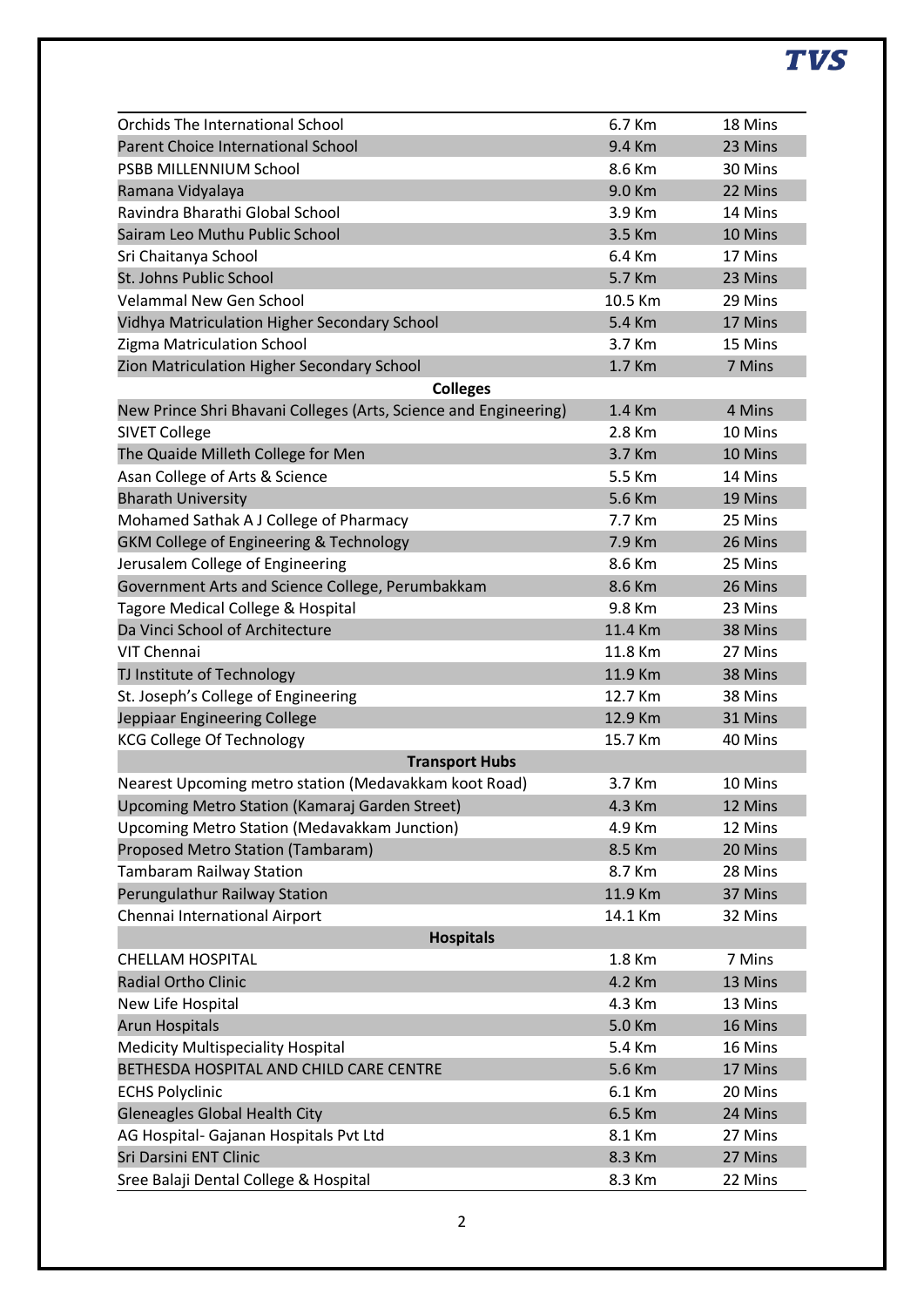# **TVS**

| <b>Hindu Mission Hospital</b>                     | 8.6 Km       | 27 Mins |
|---------------------------------------------------|--------------|---------|
| Dr. Kamakshi Memorial Hospital                    | 9.1 Km       | 26 Mins |
| <b>Chettinad Hospital</b>                         | 9.2 Km       | 32 Mins |
| Parvathy Hospital                                 | 9.3 Km       | 29 Mins |
| Kasthuri Hospital                                 | 9.3 Km       | 30 Mins |
| Swaram Hospital & Specialty Clinic Sholinganallur | 9.4 Km       | 34 Mins |
| Sree Balaji Medical College and Hospital          | 9.5 Km       | 31 Mins |
| <b>Tagore Medical Hospital</b>                    | 9.8 Km       | 28 Mins |
| <b>Prashanth Super Speciality Hospital</b>        | 12.5 Km      | 35 Mins |
| <b>Retail &amp; Entertainment Hubs</b>            |              |         |
| Nanmangalam Reserved Forest                       | 3 Km         | 10 Mins |
| <b>Reliance Fresh</b>                             | 9 Km         | 29 Mins |
| <b>Grand Square (PVR Cinemas)</b>                 | <b>12 Km</b> | 24 Mins |
| <b>BSR</b> mall (Cinepolis)                       | 14 Km        | 29 Mins |
| Vivira Mall (AGS Cinemas)                         | <b>14 Km</b> | 31 Mins |
| Phoenix Market City (Jazz Cinemas)                | 14 Km        | 30 Mins |
| <b>PVR Cinemas - Grand Galada</b>                 | <b>14 Km</b> | 40 Mins |
| The Marina Mall (INOX Cinemas)                    | 15 Km        | 35 Mins |
| IT Parks & Office Spaces                          |              |         |
| <b>TCS ION Digital Zone</b>                       | 7.2 Km       | 20 Mins |
| <b>E Gate IT Park</b>                             | 8.2 Km       | 22 Mins |
| ELCOT IT Parks, Sholinganallur                    | 8.3 Km       | 25 Mins |
| Royal Enfield Global Headquarters                 | 8.3 Km       | 26 Mins |
| <b>GAVS Technologies Private Limited</b>          | 8.7 Km       | 25 Mins |
| <b>TEK MEADOWS</b>                                | 8.9 Km       | 29 Mins |
| <b>Fayola Towers</b>                              | 9.0 Km       | 26 Mins |
| <b>Futura Tech Park</b>                           | 9.2 Km       | 30 Mins |
| <b>TECCI IT Park</b>                              | 9.2 Km       | 30 Mins |
| <b>Prestige Cyber Towers</b>                      | 9.4 Km       | 29 Mins |
| Marg Square                                       | 10.0 Km      | 30 Mins |
| <b>Embassy Splendid Tech Zone</b>                 | 10.1 Km      | 27 Mins |
| Purva Primus                                      | 10.9 Km      | 32 Mins |
| <b>ASV Chandilya Towers</b>                       | 11.4 Km      | 32 Mins |
| Chennai One IT SEZ                                | 11.4 Km      | 30 Mins |
| <b>Bayline Info City</b>                          | 12.3 Km      | 32 Mins |
| Pacifica Tech Park                                | 12.5 Km      | 33 Mins |
| Alpha City IT Park                                | 13.0 Km      | 33 Mins |
| <b>Techno Park</b>                                | 13.5 Km      | 35 Mins |
| <b>Brigade World Trade Centre</b>                 | 14.8 Km      | 30 Mins |

# **5. What are the common facilities available to the Villa Owners in TVS Emerald Aaranya?**

Walking / Jogging Track, Outdoor Gym, Lawn Tennis, Cricket practice pitch, Multi-purpose court (Basketball, Mini football / Hockey & Volleyball), Kids play ground with sandpit & Jungle gym (The Tiger water hole), Senior citizen square, Amphitheatre, Bicycle racks, Party lawn & barbeque deck, Skating rink, Reflexology path and Mobile charging stations.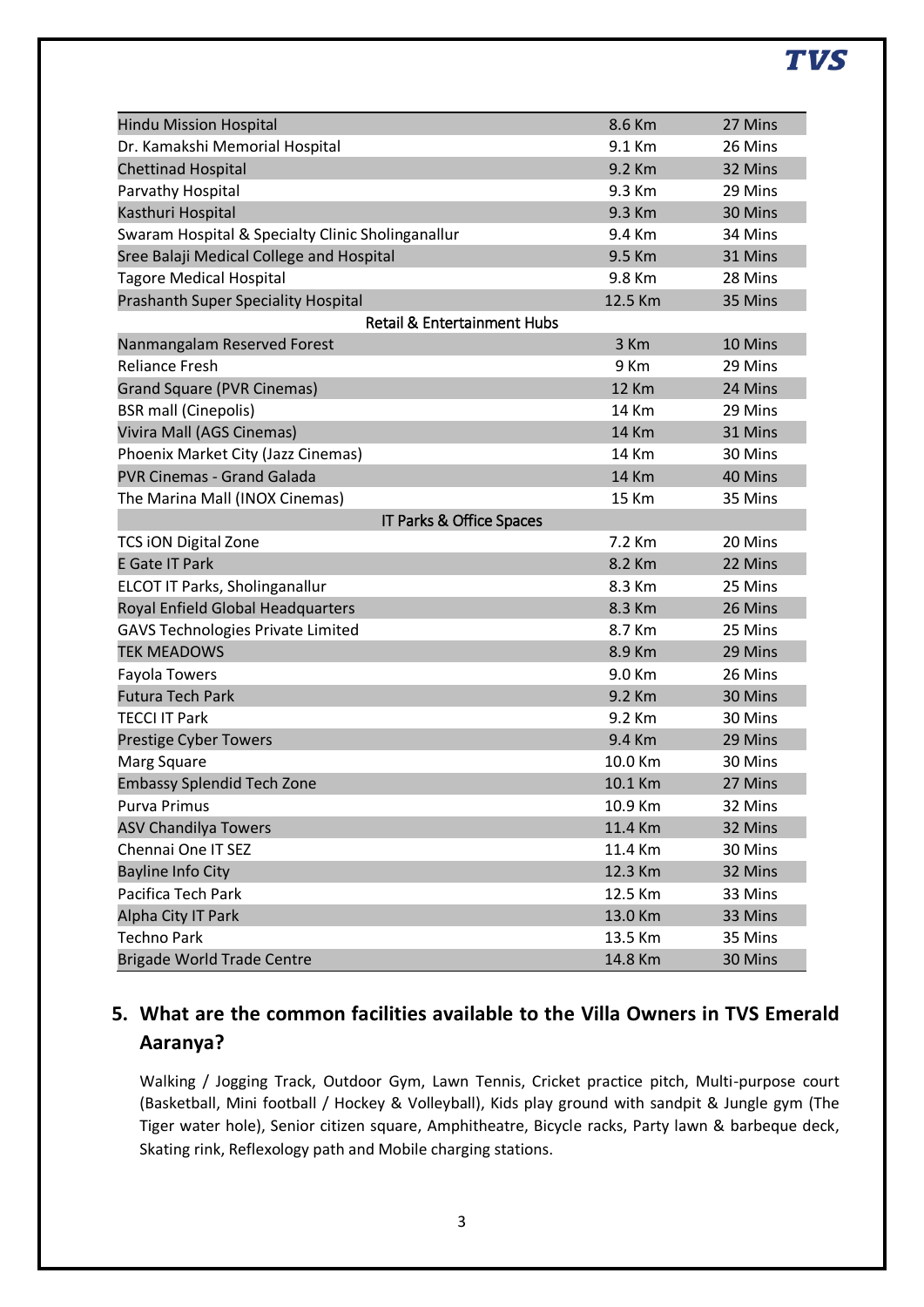# TVS

**Clubhouse** – Lobby lounge, Gym, Art Zone, Literature Zone, Crèche, Swimming pool, Association room, Multipurpose hall, Sauna, Zumba, Tuition kiosk, Terrace lounge, Star gazing / Daybeds, Swimming pool, Entertainment zone, Indoor games, Kids ball pool, Provision for Pharmacy, Clinic and Grocery store.

# **6. How many IT Parks are located in the area and how many people are employed in the area?**

There are numerous Major IT parks (TECCI IT park, TEK Meadows, Futura Tech Parks, Fayola Towers, Prestige Cyber Towers, GAVS Technologies, E Gate IT Par, TCS iON Digital Zone etc.,) and other corporates (Royal Enfield Global headquarters) are located in the vicinity of the project. There are more than 1 Lakh employees working in these IT parks and other corporate offices in the said vicinity.

### **7. What is the distance of the project from the main road?**

The project is located 150 m from the Vengaivasal main road.

#### **8. What is the total land extent of TVS Emerald Aaranya?**

TVS Emerald Aaranya is spread over a total area of 15.6 acres.

#### **9. Is there space allotted for a commercial establishment in the project?**

Provision for grocery store, clinic and pharmacy has been allotted as part of the commercial block.

### **10. How many units are there and what will be the sizes (total saleable area) of the Villas?**

There are 96 Villas in total and mentioned below are the starting sizes and UDS%:

| <b>Typology</b>      | Built - Up Area (BUA - in Sq.ft.) | <b>Number of Villas</b> |  |
|----------------------|-----------------------------------|-------------------------|--|
| <b>Premium 2 BHK</b> | 1519                              | 37                      |  |
| <b>Premium 3 BHK</b> | 1969                              |                         |  |
| <b>Grand 3 BHK</b>   | 1969                              | 24                      |  |
| Luxe 3.5 BHK         | 2316                              | 30                      |  |

Please refer the product brochure for more details on the unit sizes of each villa.

#### **11.What is the expected time of possession TVS Emerald Aaranya?**

As per RERA, the project will be completed by 2025.

#### **12. How do I/We book my home at TVS Emerald Aaranya?**

#### **Here's how it works:**

- 1. You can submit your 'Expression of Interest' (EOI) along with a payment of Rs. 1 Lakh for a Standard EOI or Rs. 5 Lakhs for a Premium EOI.
- 2. A priority number will be issued to each customer based on first come first serve basis.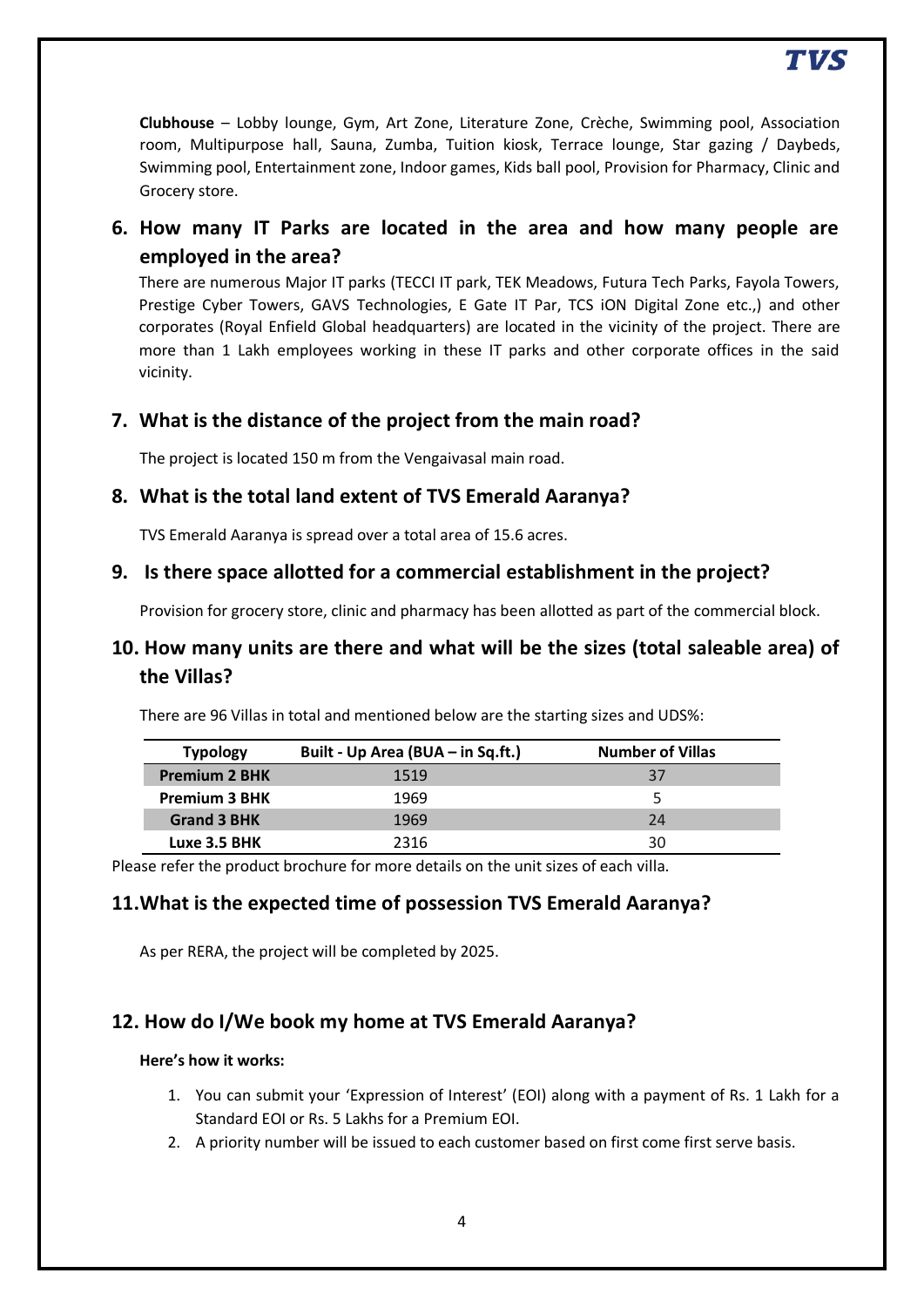3. Based on the priority number and type of EOI categorization, we will invite you to select your unit at the time of allotment commencement (date and time will be notified).

TVS

4. You can then choose your unit. Allotment of your unit will be subjected to payment of 10% of the value of your home as the booking amount.

### **13. When do I get a confirmed allotment?**

The booking is confirmed on signing the Agreement for Sale of UDS and Construction of Villa and by paying the balance 10% of the Sale consideration (inclusive of the amount paid under EOI) of the unit along with GST and any other statutory taxes levied and/or that may be levied by the Central/State Government.

#### **14. How about the payment plan and is it linked to the progress of construction?**

The payment schedule will be furnished at the time of booking and allotment of the unit. Yes, it is linked with the progress of construction.

#### **15. What is the percentage of open space in TVS Emerald Aaranya?**

TVS Emerald Aaranya has approximately 62% open space.

#### **16. Have you obtained approval from CMDA / TN RERA?**

Yes, TVS Emerald Aaranya project has been approved by CMDA. It is also approved by TN RERA.

- Chennai Metropolitan Development Authority (CMDA) vide Planning Permit bearing Permit No.14124, P.P.No.: B/NHRB/116A to Z/2021, File No. B/NHRB/C/0171/2020, dt. 20.4.21
- TN RERA No.: TN/01/Building/0326/2021 | www.rera.tn.gov.in

# **17. How about the Sewage treatment Plant (STP) and Water Treatment Plant (WTP) facility?**

Yes, both STP and WTP are provided in the project.

# **18. Has TVS Emerald Aaranya been approved by Banks / major Housing Finance Institutions (HFIs) so home loans can be availed?**

Yes, TVS Emerald Aaranya has been approved by all leading Banks and HFIs.

#### **19. Will I get assistance from TVS Emerald for processing the Housing Loan?**

Our customer savvy, well experienced and trained CRM team will fully assist you in dealing with Banks / HFIs empanelled with us. In case of non-empanelled banks / HFIs, our CRM team will assist you by providing all necessary documents for processing of your loan documents, which can then be utilized to get your home loan approved.

#### **20. What happens if I/We cancel my/our booking?**

- If a cancellation is made before the allotment, no cancellation charges are applicable.
- If a booking is cancelled after allotment and signing the booking form, it will be subjected to the cancellation clause mentioned in the booking form.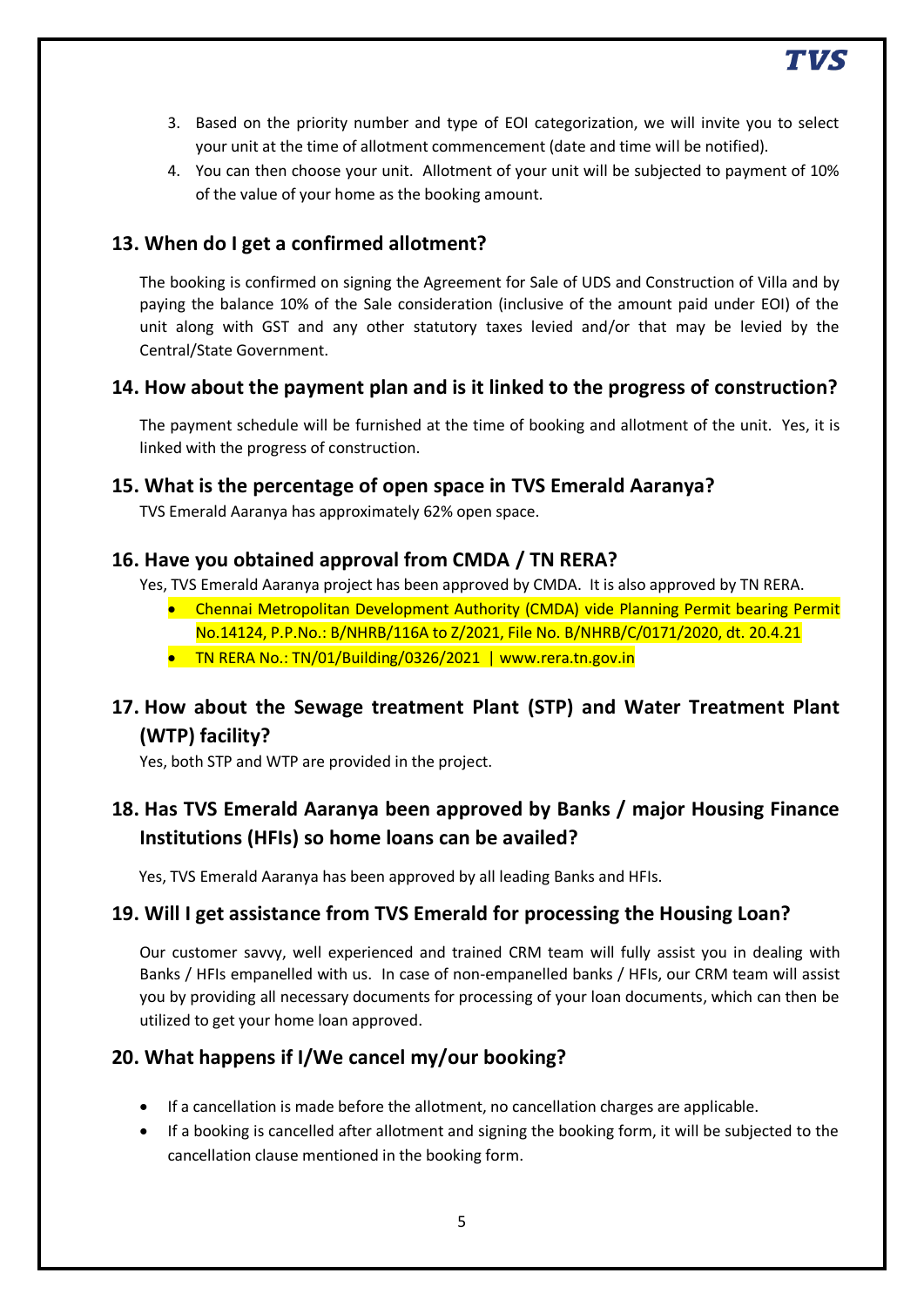If a booking is cancelled after entering into agreement for sale and construction, then it will be subjected to the terms and conditions as mentioned in the said agreement & the cancellation clause therein.

#### **21.What are the distinct/highlighted features of TVS Emerald Aaranya?**

The distinct/highlighted features in the Aaranya project are contemporary design of villas surrounded by the nature, 15,000 Sq.Ft. of exclusive club house for villa owners fully loaded with amenities, 62% open space in the project, ~1.25 acres of landscaped parks & gardens, Man-made Pond and 100+ amenities & features.

## **22.What amenities are mooted in TVS Emerald Aaranya?**

|    | Amenities in OSR 1*       | Amenities in OSR 1*          | Amenities in OSR 2*       | <b>Amenities in OSR 3*</b> |
|----|---------------------------|------------------------------|---------------------------|----------------------------|
| 1. | Gazebo                    | 28. Skating Rink             | 31. Mobile charging       | 48. Mobile Charging        |
| 2. | Pergola                   | 29. Jogging track            | station                   | station                    |
| 3. | <b>Mobile Charging</b>    | 30. Bicycle racks            | 32. Hammock garden        | 49. Tot Lot                |
|    | station                   |                              | 33. Natural lawn          | 50. Trampoline             |
| 4. | Kids Playground with      |                              | 34. Flower garden         | 51. Nerf Gun Game          |
|    | Sandpit                   | <b>Clubhouse Amenities</b> # | 35. Herbal garden         | 52. Rock Climbing          |
| 5. | <b>EPDM Play surface</b>  | 71. Creche                   | 36. Grass cell pavers     | 53. Kids Play area in      |
| 6. | Sand pit                  | 72. Clinic                   | 37. Bamboo groove         | Sandpit                    |
| 7. | Jungle Gym                | 73. Association room         | 38. Bird's bath           | 54. Graffiti wall          |
| 8. | Path with Imprints        | 74. Groceries                | 39. Vegetable garden /    | 55. Kids Jungle Gym        |
| 9. | <b>Bark Play Surface</b>  | 75. Indoor play              | Urban farming             | 56. 8 Shaped Walking       |
|    | 10. Play hut              | 76. Indoor games room        | 40. Aroma garden          | (Infinity walking)         |
|    | 11. Double swing          | 77. Multi-purpose hall       | 41. Organic garden        | 57. Yoga deck              |
|    | 12. Stepping stone        | 78. Art & Crafts room        | 42. Landscaped terrace    | 58. Meditation pod         |
|    | 13. Monkey bars           | 79. Lobby lounge             | 43. Reading pods          | 59. Parents corner         |
|    | 14. Vine Climb            | 80. Sauna                    | 44. Outdoor projection /  | 60. Multipurpose court -   |
|    | 15. Log Steppers          | 81. VR room                  | Movie                     | <b>Basket ball</b>         |
|    | 16. Log Climb             | 82. Terrace Lounge           | 45. Bonfire pit           | 61. Multipurpose court -   |
|    | 17. Tiger Statue          | 83. Terrace BBQ              | 46. Outdoor party lawn    | Volley ball                |
|    | 18. Party Lawn /          | 84. Dining / Event           | 47. Senior Citizen Square | 62. Multipurpose court -   |
|    | <b>Barbeque Deck</b>      | (Terrace)                    |                           | Badminton                  |
|    | 19. Amphitheatre          | 85. Swimming Pool            |                           | 63. Bocce ball             |
|    | 20. Seating Wall          | 86. Gymnasium                |                           | 64. Ladder golf            |
|    | 21. Timber Bridge         | 87. Aerobic / Zumba Hall     |                           | 65. Giant chess            |
|    | 22. Log Walk              | 88. Reception area           |                           | 66. Ginat ludo             |
|    | 23. Geriatric Gym         | 89. Office                   |                           | 67. Ginat Snake &          |
|    | 24. Reflexology pathway   | 90. Work from Home           |                           | Ladder                     |
|    | 25. Multi-purpose court   | Lounge                       |                           | 68. Dhaayam                |
|    | 26. Tennis Court & Fence  |                              |                           | 69. Lambs & Tigers         |
|    | 27. Cricket practice nets |                              |                           | 70. Palankuzhi             |

The project has 75+ delightful amenities and features including:

\*Amenities are part of OSR. #Clubhouse amenities can be accessed by all Villa residents of Aaranya.

#### **23.Does the project use solar energy?**

Yes, solar power is used for the electrical fittings in the club house of the project.